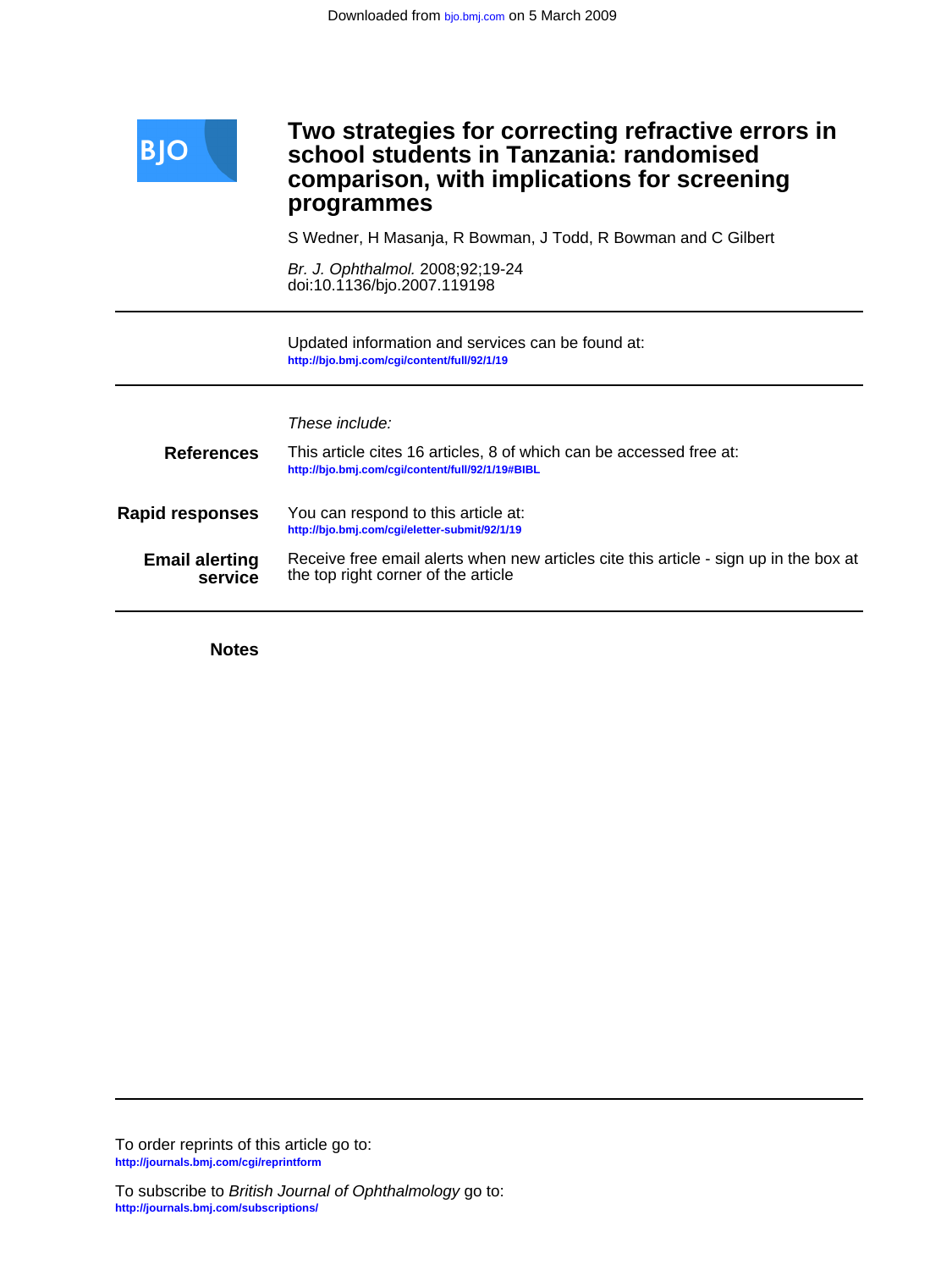# Two strategies for correcting refractive errors in school students in Tanzania: randomised comparison, with implications for screening programmes

S Wedner,<sup>1</sup> H Masania,<sup>2</sup> R Bowman,<sup>3</sup> J Todd,<sup>4</sup> R Bowman,<sup>5</sup> C Gilbert<sup>1</sup>

## ABSTRACT

**Purpose:** To compare whether free spectacles or only a prescription for spectacles influences wearing rates among Tanzanian students with un/undercorrected refractive error (RE).

## Methods:

Design: Cluster randomised trial.

Setting: 37 secondary schools in Dar es Salaam, Tanzania. Participants: Distance visual acuity was measured in 6,904 year-1 students (90.2% response rate; median age 14 years; range 11–25 years) using a Snellen E-chart. 135 had RE requiring correction.

Interventions: Schools were randomly allocated to free spectacles (arm A) or prescription only (arm B). Primary outcome: Spectacle use at 3 months.

**Results:** The prevalence of un/undercorrected RE was 1.8% (95% CI: 1.5 to 2.2%). At 3 months, 27/58 (47%) students in arm A were wearing spectacles or had them at school compared with 13/50 (26%) in arm B (adjusted OR 2.4, 95% CI 1.0 to 6.7). Free spectacles and myopia were independently associated with spectacle use. **Conclusions:** The low prevalence of un/undercorrected RE and poor uptake of spectacles, even when provided free, raises doubts about the value of vision-screening programmes in Tanzanian secondary schools. Policy decisions on school vision screening in middle- and lowincome countries should take account of the costeffectiveness as well as competing demands for scarce resources.

VISION 2020, the global initiative of WHO/IAPB (International Agency for the Prevention of Blindness) for the elimination of avoidable blindness, recommends the control of refractive error as a priority for national eye programmes.<sup>12</sup> One of the strategies suggested is to include a simple visual acuity test into school health programmes with provision of spectacles to all children with significant refractive error.<sup>3</sup> Such policies, commonplace in well-resourced countries, are now being considered in low- and middle-income countries. India, for example, already has a nationwide school screening programme for refractive error, and many other governments subscribe to the VISION 2020 goals.<sup>4</sup> Nevertheless, evidence-based decisions on resource allocation demand information from a range of cultural settings. Key determinants of cost-effectiveness will be the prevalence of refractive errors in the population concerned and the use of spectacles by those to whom they are given or prescribed. The School Eye

Screening Study in Dar es Salaam examined the prevalence of refractive errors (uncorrected or undercorrected) in secondary school students and the uptake of spectacles in two groups randomised to obtain spectacles in different ways—by direct provision free of charge, or by a prescription only. To our knowledge, this is the first randomised clinical trial undertaken which addresses compliance with spectacles for refractive errors within the context of school eye health programmes.

#### **METHODS**

#### Setting and participants

The study was conducted in 37 secondary schools in Dar es Salaam, the economic capital of Tanzania, between January and August 2004. The country has no regular school vision screening programme, though screening is provided in some schools by non-governmental organisations. Spectacles with a broad selection of fashionable frames are widely available in government services and the private sector, at prices from US\$10 upwards.

#### Study procedures

All 51 secondary schools within 30 km from the Centre for Community Based Rehabilitation and Treatment (CCBRT), a non-government tertiary eye care facility, were invited to participate in the screening, and all but three agreed. Distance visual acuity testing was offered to all students in the first school year. After an intensive period of training, a team of research assistants collected socio-economic information on participants and tested uncorrected visual acuity (right and left eye separately and both eyes together) with a Snellen's E-chart at 6 m. They also tested presenting visual acuity in students who had their own spectacles with them. All students who were not able to identify at least four of the five optotypes in the 12-line in either eye unaided or wearing their spectacles, were defined as having ''poor eyesight'' and were referred to CCBRT. At CCBRT, an optometrist retested visual acuity and assessed refractive errors by retinoscopy and subjective refraction. Cycloplegia was only used if hyperopia was suspected. An ophthalmologist performed a detailed eye examination in all students whose visual acuity did not improve to normal (better than 6/12 in both eyes) with best correction. The optometrist also refracted non-attenders in their schools 2–4 weeks after referral.

<sup>1</sup> International Centre for Eve Health, London School of Hygiene and Tropical Medicine, London, UK; <sup>2</sup> Ifakara Health and Development Research Centre, Ifakara, Tanzania; <sup>3</sup> Tanzanian Society for the Blind, Dar es Salaam, Tanzania; <sup>4</sup> Infectious Disease Epidemiology Unit, London School of Hygiene and Tropical Medicine, London, UK; <sup>5</sup> CCBRT Hospital, Dar es Salaam, Tanzania

Correspondence to: S Wedner, London School of Hygiene and Tropical Medicine, Keppel Street, London WC1E 7HT, UK; susanne.wedner@ gmx.net

Accepted 7 August 2007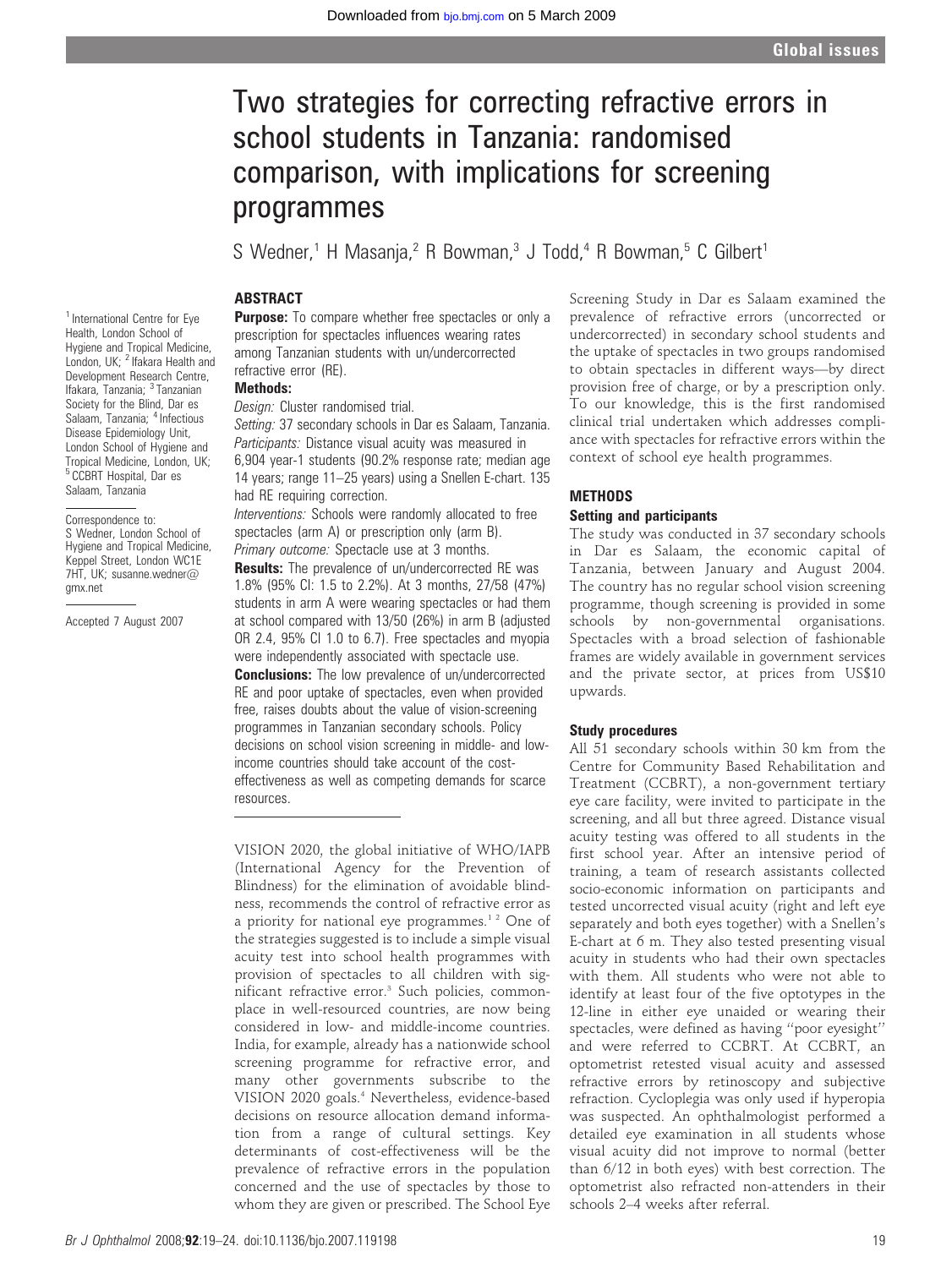#### **Interventions**

Secondary schools were randomly allocated to one of two intervention arms (A or B) before the screening took place. The screening team and the optometrist were not aware of the allocation at the time of visual acuity measurement and refraction. Students who had refractive errors causing visual impairment of 6/12 or worse whose visual acuity improved with spectacles by at least one line, and students with significant hyperopia  $(\geq 2D)$ , were provided with free spectacles (arm A) or with a prescription only (arm B).

A choice of fashionable metal frames was available to students in arm A, whereas students in arm B could purchase their spectacles at CCBRT or any optical workshop of their choice. All of them received an information leaflet explaining the importance of spectacles and regular eye examinations. Three months after the intervention, members of the research team revisited each school unannounced, to establish whether students were using their spectacles.

Compliance was measured in four categories: Students (1) were wearing spectacles, (2) were not wearing spectacles but had them at school, (3) were not wearing spectacles and did not have them at school but said that they had them at home or (4) claimed that they did not have any spectacles.

#### **Outcomes**

The primary trial outcome was spectacle use at 3 months in arms A and B. Secondary outcomes were the prevalence of uncorrected significant refractive error and predictors of spectacle use.

## Sample size

The sample size for the trial assumed a 5% prevalence of uncorrected significant refractive error, on the basis of a previous study elsewhere in Tanzania.<sup>5</sup> With this prevalence, screening of 2500 students in each intervention arm would give 80% power to show a difference in spectacle use of 70% versus 50% between the two trial arms as being statistically significant at a 95% confidence level. This sample size included a design effect of 1.5 to allow for clustering.

#### Data entry and analysis

Data were double-entered using EpiData software and verified by means of FoxPro (version 2.6, Microsoft Corporation, Seattle, WA). After range and consistency checks, the data were analysed using STATA 8.0 (Stata Corporation, College Station, TX). Continuous variables were described as means and ranges. Proportions for categorical variables were compared using Pearson's chi square test (or Fisher's exact test for variables where more than 80% of expected values were under 5).6 The certainty of estimated parameters was expressed by 95% confidence intervals. The significance of differences was tested by multivariate analysis, with adjustment for clustering by school. Predictors of spectacle use (two definitions) were identified by logistic regression models, their predictive power being estimated through crude and adjusted odds ratios. The two alternative definitions were: (1) students either wearing them or having them at school; and (2) students wearing them, or having them at school, or claiming to have them at home. A preliminary study showed that many students did not wear their spectacles continuously, that many of them only wore them in a class room setting and not outside school and that teachers' attitudes towards spectacles influenced wearing patterns during lessons. The a priori definition of spectacle

use therefore includes students who had their spectacles at school but did not wear them at the time of examination. In fact, 30% of students who had their spectacles at school but were not wearing them at 3 months in the current study were wearing their spectacles at a 6-month follow-up visit. The follow-up at 6 months also showed that 40% of students who had said that they had spectacles at home at 3 months had their spectacles at school at 6 months, and we therefore included this group as spectacle users in definition 2

The costs of screening and treatment were based on average cost estimates collected at the end of the trial in 2004. It assumed that an ophthalmic nurse screened approximately 100 students at school and that referred students were refracted in a referral hospital. Estimates were calculated based on definition 1 of spectacle use for students who were provided either free spectacles or only a prescription. They include costs to the provider and to the recipient. For simplicity, it assumed that no students were wrongly referred and that all examined students were examined at the hospital.

## **Ethics**

Ethical approval was granted by the Government of Tanzania through its Medical Research Coordinating Committee and by the Ethics Committee of the London School of Hygiene and Tropical Medicine, UK. Before beginning, the study was explained in writing to all parents and students, and it was explained again verbally to students on the day of examination. Students agreed to participate by signing a consent form. Parents were asked to inform the head teacher or the study team verbally or in writing if they did not want their children to participate. Children could opt out at any stage without this affecting their normal management.

#### RESULTS

A total of 6904 (90.2% of all eligible) students attending 48 schools were screened (fig 1), and  $2.9\%$  (n = 199) were shown to have uncorrected poor visual acuity confirmed by the optometrist. An additional 1.4% ( $n = 96$ ) had poor visual acuity at screening but were not examined fully, because they did not attend CCBRT and were absent at the time of the optometrist's follow-up visit to their school. The cause of visual impairment in 168 of the 199 students with confirmed poor visual acuity was refractive error, responsible for 96% of bilateral and 60% of unilateral visual impairment; 145 (86.3%) of these were myopic. Most of the other causes of poor visual acuity were not treatable, e.g. corneal scars, and retinal and optic nerve disorders. In addition to the 168 with confirmed refractive error, 40 students were not refracted but were assumed to have a refractive error because on screening their poor eyesight improved to good with their own spectacles. Four (10%) of the students with assumed corrected RE had an uncorrected VA of 6/12 in at least one eye, 12 (30%) of 6/18 or 6/24 in the better eye, 21 (53%) of 6/36 or 6/60 in the better eye and 3 (7%) of worse than 6/60 in the better eye. 61% (126/208) of students with significant refractive error had uncorrected or undercorrected defects (prevalence 1.8% (126/6904); 95% CI: 1.5 to 2.2%).

All students provided with spectacles or a prescription were eligible for follow-up. Of the 126 students with un- and undercorrected significant refractive errors, six had erroneously not been prescribed spectacles, and four students with keratoconus had received contact lenses instead of spectacles. An additional nine students with borderline refractive errors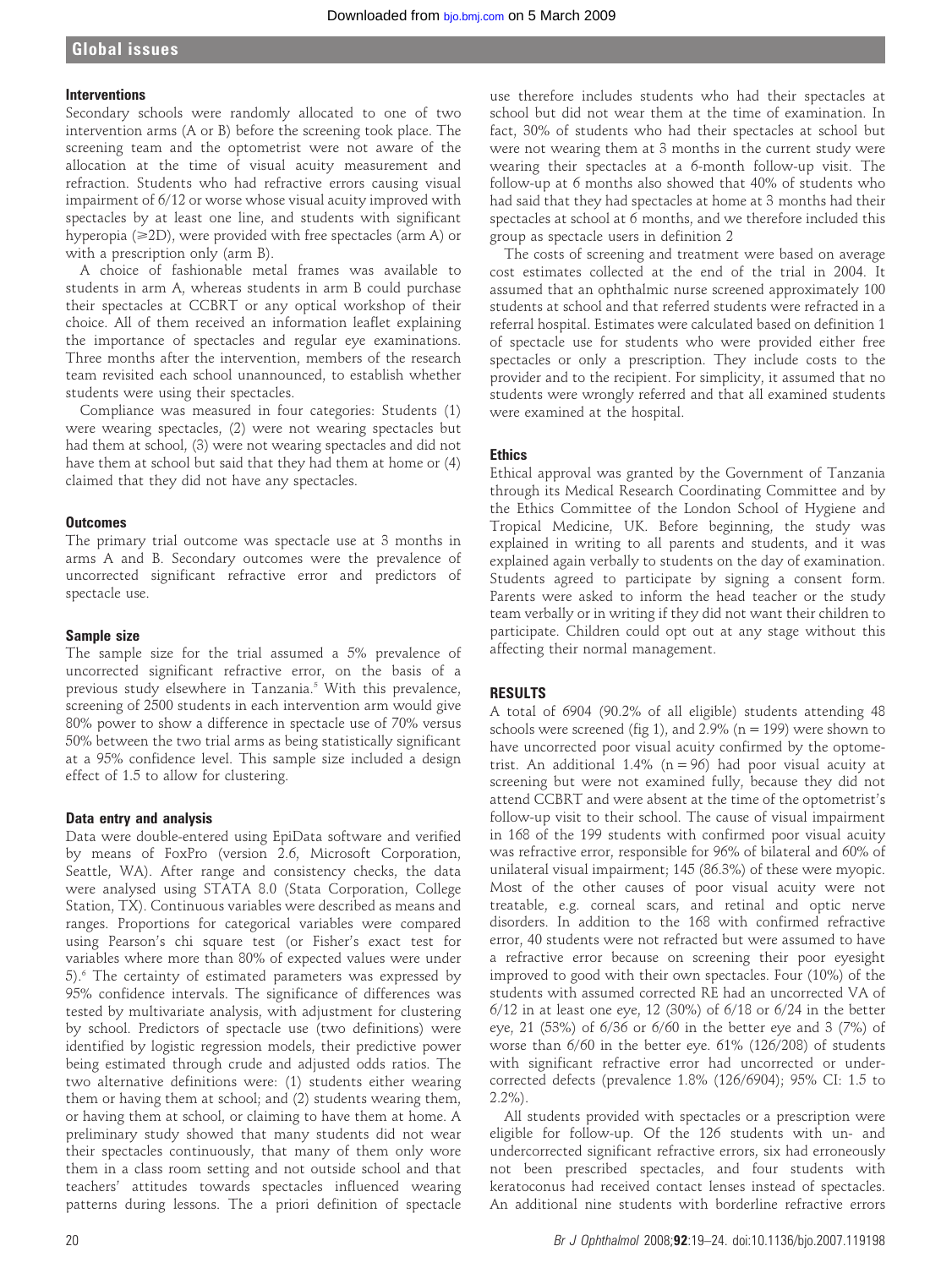Global issues



Figure 1 Participants. RE, refractive error. (1) Includes 116 students with significant RE and nine students with borderline RE who failed the screening test, but could see 6/12 in both eyes without correction at the hospital. (2) There were no students with un- or undercorrected significant RE in 11 schools.

(failed screening test, but uncorrected visual acuity of 6/12 in both eyes in the hospital) had been given spectacles or a prescription. Thus, a total of 125 students (126–6–4+9) attending 37 of the 48 screened schools were eligible for follow-up.

The socio-economic characteristics of students in the two arms were broadly similar, though those in arm A were more likely to be female ( $p = 0.032$ ) or staying with their parents  $(p<0.001$ : table 1).

Nearly all students in both trial arms had good bilateral best corrected visual acuity with spectacles. Follow-up at 3 months was achieved in 58 of 68 (85%) students in arm A schools and 50 of 57 students (88%) in arm B schools (fig 1). In arm A, 27/58 (47%) were wearing spectacles or had them at school, compared with 13/50 (26%) in arm B (adjusted odds ratio 2.4: 95% CI: 1.0 to 6.7; fig 2). Of the 10 students in arm A who said that they did not have their spectacles, six said they had lost or broken them, and four said they had not picked them up. Thirty-three of the 35 in arm B who were not using spectacles at follow-up had not purchased them.

For both definitions of spectacle use (see Methods), the significant independent predictors were free provision and myopia. For definition 1, bilateral poor presenting visual acuity was an additional predictor, but even among those students, spectacle use was low at 44.3% (tables 2 and 3). Of the students with bilateral poor presenting vision, spectacle use was similarly low for students with presenting VA of 6/18 or 6/24 in the better eye (20/45; 44%) and for students with 6/36 or 6/60 in

the better eye (11/25; 44%). None of the 108 students included in the trial had a presenting VA of less than 6/60 in the better eye.

Age, sex, ethnicity, residence, parental occupation, wealth, best corrected eyesight, and possession of spectacles at the time of the screening test or a history of spectacle use did not contribute significantly to the model. Including the 10 students with uncorrected significant RE who had not been provided with spectacles or a prescription (intention to treat analysis) resulted in nearly identical odds ratios and p values for all of the above predictors.

Details of the cost calculation are provided in table 4.

The overall cost of screening and spectacle provision for each screened student is US\$0.87. The overall cost of screening and spectacle provision for each student who uses spectacles (definition 1) is US\$46.3 (87.4 $\times$ 0.53; £23.4) for free spectacles or US\$64.7 (87.4 $\times$ 0.74; £32.7) for prescribed spectacles. This is based on spectacle use of 47% if spectacles are provided free and 26% if spectacles are only prescribed.

#### **DISCUSSION**

This study showed the prevalence of uncorrected or undercorrected refractive error to be lower than expected. Nevertheless, the results did indicate a clear advantage, in terms of uptake, for direct provision of spectacles over prescription only. How should these new data affect decisions on school screening programmes, of the kind advocated by VISION 2020?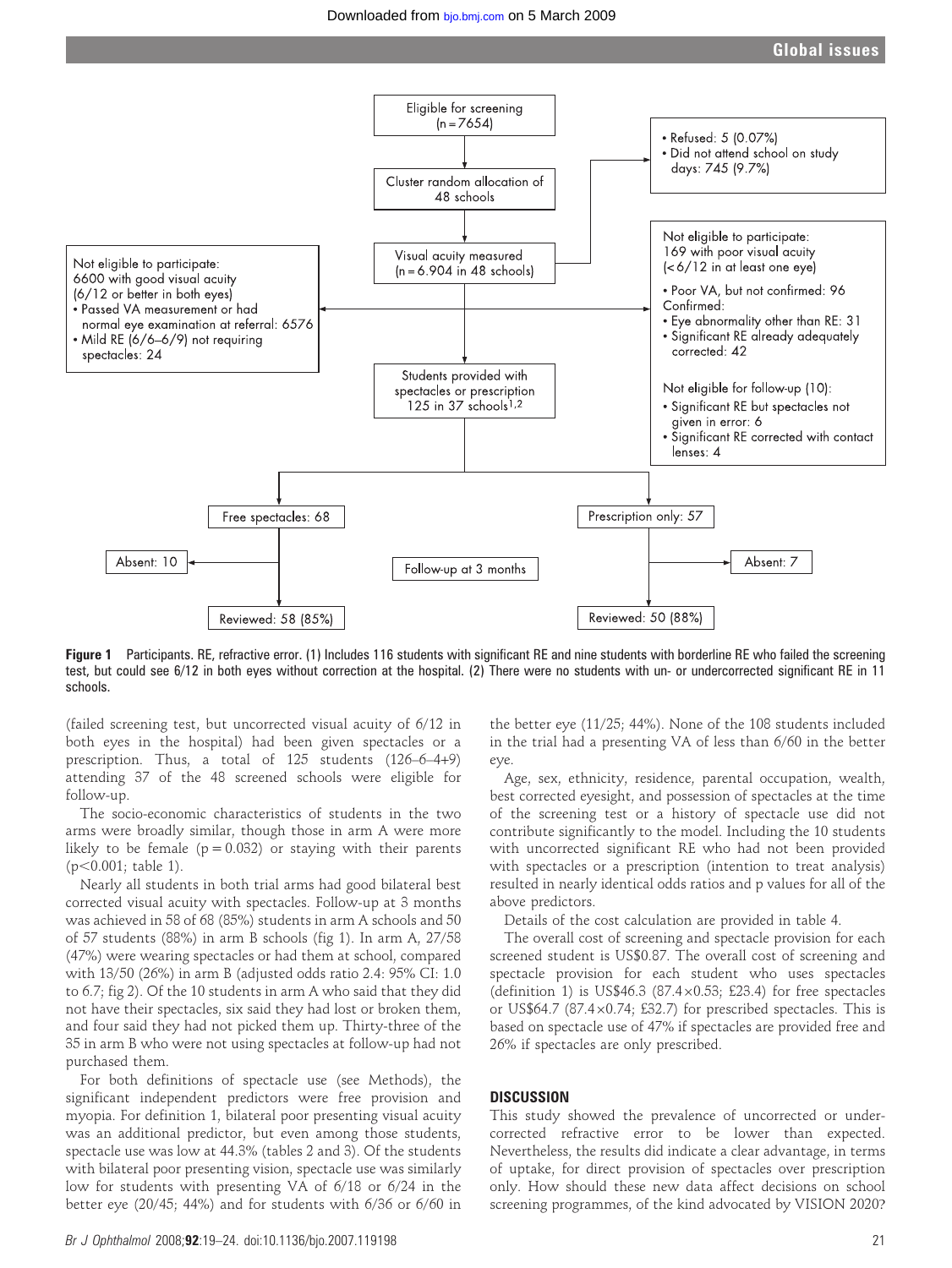## Global issues

#### **Table 1** Baseline characteristics of students prescribed or given spectacles ( $N = 125$ )

| <b>Characteristics</b>         | Intervention A: free spectacles |                 | Intervention B: prescription only |                 |                          | <b>Total</b> |                 |
|--------------------------------|---------------------------------|-----------------|-----------------------------------|-----------------|--------------------------|--------------|-----------------|
|                                | $\mathbf n$                     | Mean (range)    | n                                 | Mean (range)    | $p*$                     | n            | Mean (range)    |
| Age (years)                    | 68                              | 14.1 (12 to 18) | 56†                               | 14.8 (12 to 19) | 0.054                    | 124          | 14.4 (12 to 19) |
| No. of siblings                | 66‡                             | $3.0$ (0 to 9)  | 57                                | $3.6$ (0 to 8)  | 0.213                    | 123          | 3.3(0 to 9)     |
|                                | $\mathsf{n}$                    | $\%$            | $\sf n$                           | $\%$            | $p^*$                    | $\sf n$      | $\%$            |
| Sex                            |                                 |                 |                                   |                 |                          |              |                 |
| Male                           | 20                              | 29.4            | 34                                | 59.7            |                          | 54           | 43.2            |
| Female                         | 48                              | 70.6            | 23                                | 40.4            | 0.032                    | 71           | 56.8            |
| Ethnicity                      |                                 |                 |                                   |                 |                          |              |                 |
| African                        | 65                              | 95.6            | 55                                | 96.5            | $\overline{\phantom{0}}$ | 120          | 96.0            |
| Non-African                    | 3                               | 4.4             | $\overline{2}$                    | 3.5             | 0.781                    | 5            | 4.0             |
| Residence:                     |                                 |                 |                                   |                 |                          |              |                 |
| Family                         | 67                              | 98.5            | 53                                | 93.0            | $\overline{\phantom{0}}$ | 120          | 96.0            |
| Other                          | $\mathbf{1}$                    | 1.5             | $\overline{4}$                    | 7.0             | < 0.001                  | 5            | 4.0             |
| Father's occupation            |                                 |                 |                                   |                 |                          |              |                 |
| Professional                   | 26                              | 38.2            | 20                                | 35.1            |                          | 46           | 36.8            |
| <b>Others</b>                  | 23                              | 33.8            | 26                                | 45.6            |                          | 49           | 39.2            |
| No father                      | 14                              | 20.6            | 10                                | 17.5            | ÷                        | 24           | 19.2            |
| Unknown                        | 5                               | 7.4             | $\mathbf{1}$                      | 1.8             | 0.377                    | 6            | 4.8             |
| Mother's occupation            |                                 |                 |                                   |                 |                          |              |                 |
| Professional                   | 13                              | 19.1            | 8                                 | 14.0            |                          | 21           | 16.8            |
| <b>Others</b>                  | 44                              | 64.7            | 41                                | 71.9            |                          | 85           | 68.0            |
| No mother                      | $\overline{7}$                  | 10.3            | $\boldsymbol{6}$                  | 10.5            | $\overline{a}$           | 13           | 10.4            |
| Unknown                        | 4                               | 5.8             | $\overline{2}$                    | 3.5             | 0.505                    | 6            | 4.8             |
| Possessions                    |                                 |                 |                                   |                 |                          |              |                 |
| Car, TV and computer           | 10                              | 14.7            | 5                                 | 8.8             | 0.319                    | 15           | 12.0            |
| School status                  |                                 |                 |                                   |                 |                          |              |                 |
| Government                     | 22                              | 32.4            | 21                                | 36.8            | $\overline{\phantom{0}}$ | 43           | 34.4            |
| Private                        | 46                              | 67.7            | 36                                | 63.2            | 0.599§                   | 82           | 65.6            |
| Spectacles                     |                                 |                 |                                   |                 |                          |              |                 |
| Wearing (incorrect) spectacles | 5                               | 7.4             | 3                                 | 5.3             | 0.636                    | 8            | 6.4             |
| Owned spectacles in the past¶  | 11                              | 18.3            | 8                                 | 15.7            | 0.701                    | 19           | 17.1            |
| Siblings with spectacles**     | 12                              | 18.8            | 9                                 | 16.1            | 0.758                    | 21           | 17.2            |
| Visual acuity (VA)++           |                                 |                 |                                   |                 |                          |              |                 |
| Presenting                     |                                 |                 |                                   |                 |                          |              |                 |
| <b>Bilateral poor</b>          | 43                              | 63.2            | 38                                | 66.7            | $\overline{a}$           | 81           | 64.8            |
| Unilateral poor                | 18                              | 26.5            | 11                                | 19.3            |                          | 29           | 23.2            |
| Bilateral good                 | $\overline{7}$                  | 10.3            | 8                                 | 14.0            | 0.648                    | 15           | 12.0            |
| Presenting better eye          |                                 |                 |                                   |                 |                          |              |                 |
| ≥6/12                          | 25                              | 36.8            | 19                                | 33.3            |                          | 44           | 35.2            |
| $6/18$ or $6/24$               | 29                              | 42.7            | 25                                | 43.9            |                          | 54           | 43.2            |
| $6/36$ or $6/60$               | 14                              | 20.6            | 13                                | 22.8            | 0.648                    | 27           | 21.6            |
| Best corrected                 |                                 |                 |                                   |                 |                          |              |                 |
| <b>Bilateral</b> poor          | 1                               | 1.5             | $\overline{2}$                    | 3.5             |                          | 3            | 2.4             |
| Unilateral poor                | 0                               | 0.0             | $\mathbf{1}$                      | 1.8             |                          | $\mathbf{1}$ | 0.8             |
| <b>Bilateral</b> good          | 67                              | 98.5            | 54                                | 94.7            | $0.404$ $\ddagger$       | 121          | 96.8            |

\*Random effects model adjusting for clustering; †age unknown for one student; ‡number of siblings unknown for two students; §Pearson's chi square test; ¶N = 111 students who do not wear or claim to have spectacles; \*\*N = 122, no information for three students;  $\dagger$ poor visual acuity defined as VA worse than 6/12;  $\ddagger$  $\ddagger$  Fisher's exact test.

The reported prevalence of significant refractive error in children ranges from 1.8% in South Africa to 20% in Malaysia and 30% in Southern China—uncorrected in 81%, 55% and 33%, respectively.7–9 In Mwanza, Tanzania, 4.7% (95% CI: 3.9 to 5.6%; p $<$ 0.001 binomial probability test) of urban secondary school students had uncorrected or undercorrected significant refractive error—much more than the 1.8% in Dar es Salaam.<sup>5</sup> However, the high prevalence in the Mwanza study may not be representative because schools had been selected purposively to include a high proportion of Asian students, and all but one of the schools was fee-paying. Asian origin and high socioeconomic status are both associated with myopia. $510-12$  The prevalence of significant RE is expected to be even lower in primary school students and in children who do not attend school, as myopia is associated with education.<sup>10 13</sup> In rural Mwanza, only 1% of primary school students had significant refractive error, but none of them had spectacles.14

A document from the World Health Organization recommends that interventions to decrease the prevalence of uncorrected refractive error should have a low priority where the prevalence is  $\langle 2\% \rangle$ .<sup>15</sup> However, the basis for this recommendation is not explicit, and a counterargument is that spectacles can be cheap, and good visual acuity may be important for academic achievement at secondary school.<sup>16</sup>

However, spectacles can only be effective if worn. In Dar es Salaam, the uptake was low, even when spectacles were supplied free, and the children were able to choose frames. In other countries, young people have shown reluctance to wear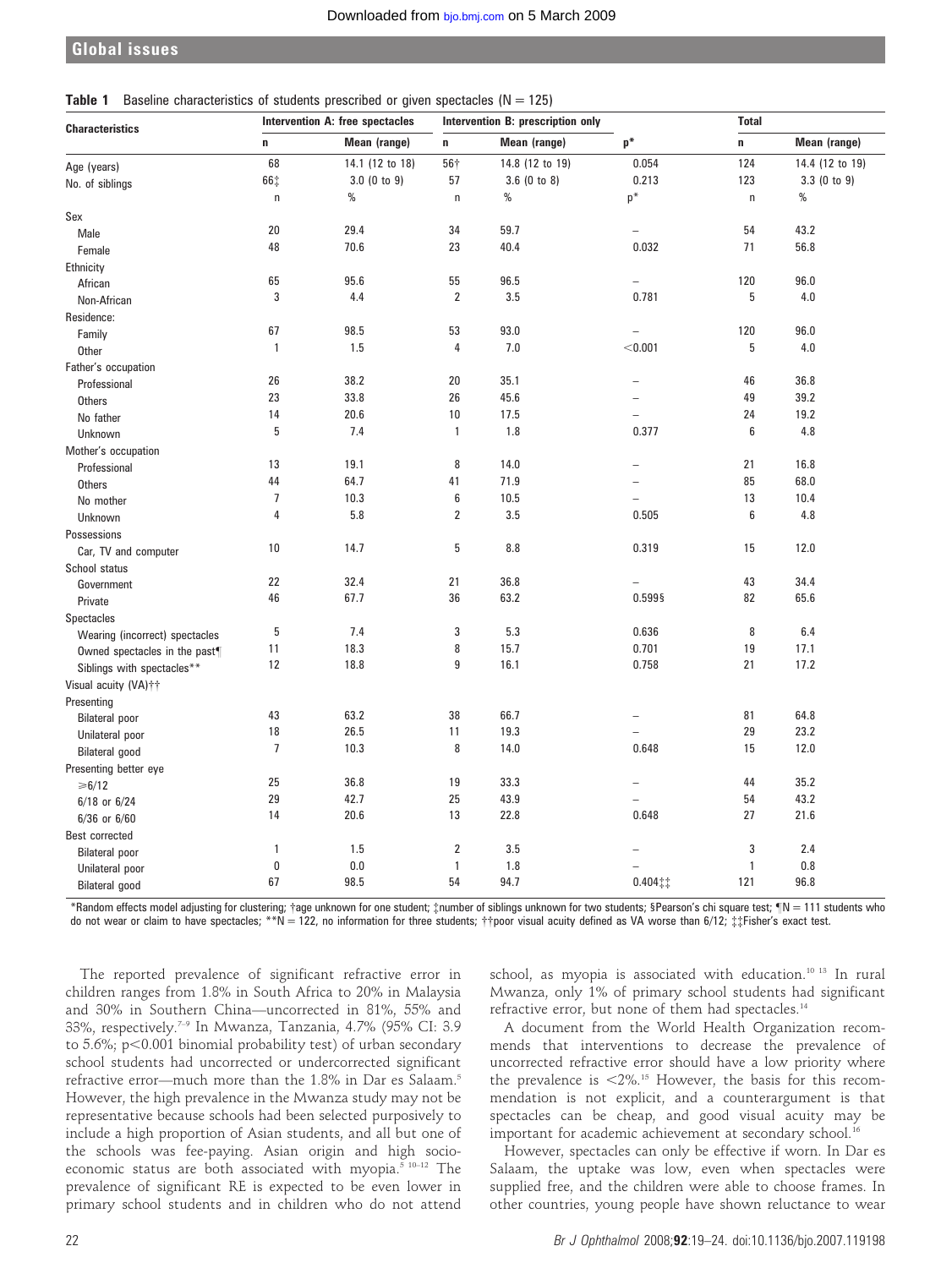

prescribed spectacles—sometimes, perhaps, because they were not really needed.17–20 However, the Tanzanian students initially seemed far from reluctant, often pretending not to see well at the vision screening in order to obtain spectacles. A research group in Mexico reported that only 13% of primary and secondary school students who had been given free spectacles  $(VA<6/12$  in either eye) were wearing them 18 months later, and an additional 34% had them at school.<sup>21</sup> In Mexico and in Tanzania, myopic students were more likely to use spectacles than students with hyperopia and/or astigmatism.

Furthermore, even though it seems likely that better eyesight improves quality of life and school performance, so far we lack evidence on the impact of school vision screening on academic performance and quality of life in children in developed and developing countries.<sup>22</sup>

Identifying and addressing potential barriers to wearing spectacles may increase their use. We conducted a series of focus-group discussions with students who were either using or not using spectacles which will be the subject of a separate report. Preliminary findings indicate that key issues related to non-compliance included parental fear that spectacles might destroy eyesight, teasing by peers, user preference for traditional

medicines and cost. The importance of these factors may or may not vary substantially between settings in lower- and middleincome countries.

The average cost per pair of spectacles used depends on the mode of screening and referral, the number of students screened per day, the validity of the screening test and the actual uptake of spectacles, and may therefore be higher or lower than in our setting. It is worth considering that the estimated total cost (provider and consumer) of screening for refractive errors and treatment of US\$0.87 per student is nearly one-fourteenth of the Tanzanian total expenditure on health of US\$12 per capita in  $2004^{23}$ 

## **CONCLUSION**

In this Tanzanian secondary school population, the prevalence of uncorrected significant refractive error was so low and the uptake of spectacles so poor, even when they were provided free of charge, that the value of any screening programme must be questionable. However, the effectiveness of school vision screening is likely to vary in different cultural settings. In addition, for those whose poor vision is corrected as a result of screening, the gains may be great, even though empirical

**Table 2** Independent predictors of spectacle use using definition  $1^*$ 

| <b>rapid 2</b> independent predictors or spectacle use using aeminion in |          |                          |            |                          |
|--------------------------------------------------------------------------|----------|--------------------------|------------|--------------------------|
| Compliance (%)                                                           | Crude OR | <b>Adjusted OR</b>       | 95% CI     | ΡŤ                       |
|                                                                          |          |                          |            |                          |
| 26.0                                                                     | -        | $\overline{\phantom{a}}$ | -          | $\overline{\phantom{a}}$ |
| 46.6                                                                     | 2.5      | 2.4                      | 1.0 to 6.7 | 0.064                    |
|                                                                          |          |                          |            |                          |
| 7.1                                                                      | 2.4      | 2.1                      | 1.0 to 4.4 | 0.038                    |
| 33.3                                                                     |          |                          |            |                          |
| 44.3                                                                     |          |                          |            |                          |
|                                                                          |          |                          |            |                          |
| 0.0                                                                      |          |                          |            | $\overline{\phantom{0}}$ |
| 42.6                                                                     | $\infty$ | $\infty$                 |            | < 0.001                  |
|                                                                          |          |                          |            |                          |

 $N = 108$ ; schools: 37,  $p = 0.005$  (Wald test).

\*Students using spectacles who either were wearing them or had them at school versus students who claimed that they had them at home or said that they had none; {multivariate analysis adjusted for clustering by school.